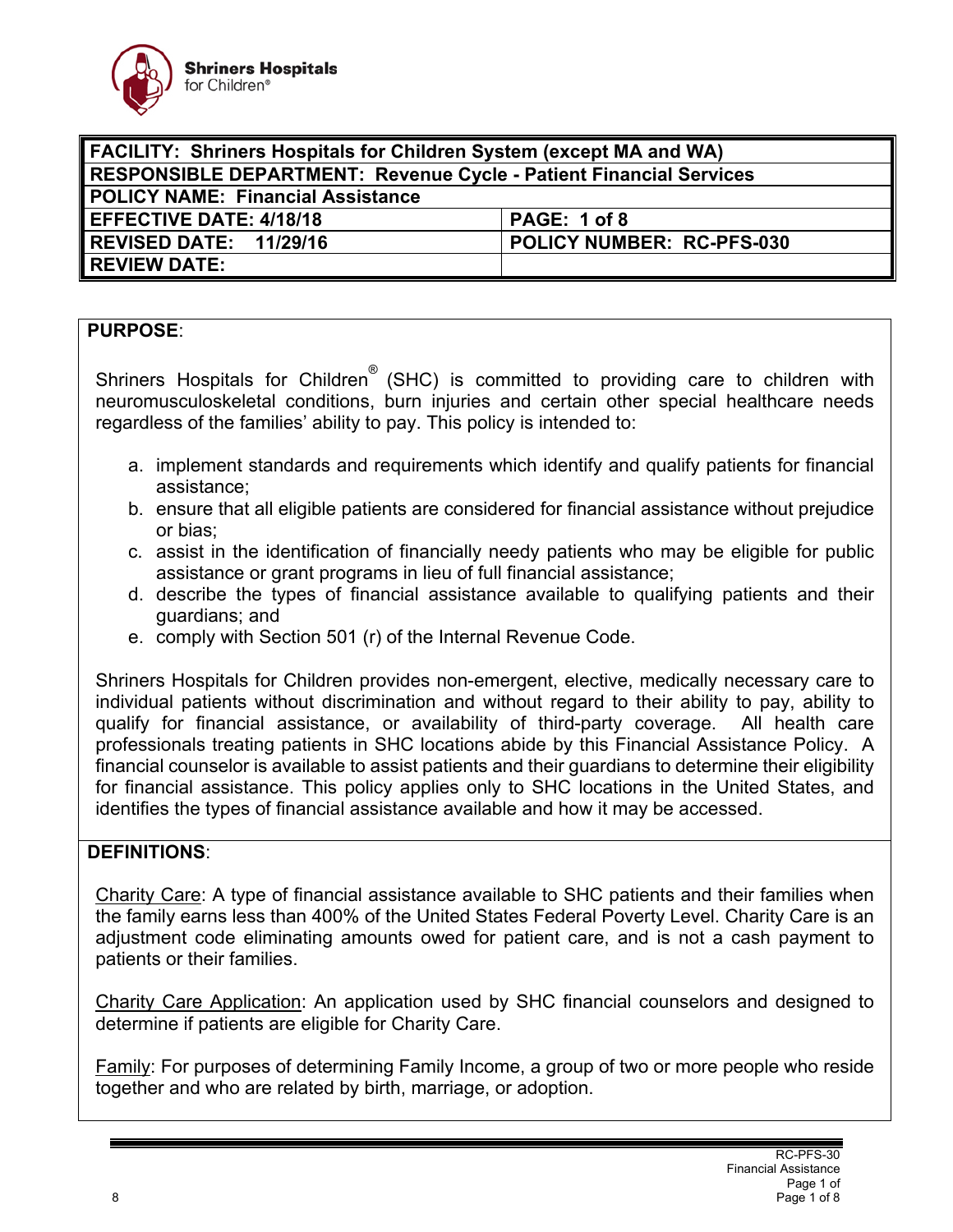

| <b>FACILITY: Shriners Hospitals for Children System (except MA and WA)</b> |                           |
|----------------------------------------------------------------------------|---------------------------|
| <b>RESPONSIBLE DEPARTMENT: Revenue Cycle - Patient Financial Services</b>  |                           |
| <b>POLICY NAME: Financial Assistance</b>                                   |                           |
| <b>EFFECTIVE DATE: 4/18/18</b>                                             | PAGE: 2 of 8              |
| REVISED DATE: 11/29/16                                                     | POLICY NUMBER: RC-PFS-030 |
| <b>REVIEW DATE:</b>                                                        |                           |

Family Income: Income determined using the United States Census Bureau definition, which includes earnings, unemployment compensation, workers' compensation, Social Security, Supplemental Security Income, public assistance, veterans' payments, survivor benefits, pension or retirement income, interest, dividends, rents, royalties, income from estates, trusts, educational assistance, alimony, child support, assistance from outside the household, and other miscellaneous sources of income, determined on a before-tax basis.

Financial Assistance Application: Includes the Means Test, HEART, and/or Charity Care Application as appropriate.

HEART System: A web-based system programmed with each state's Medicaid requirements and Shriners Hospitals for Children's Charity Care program requirements used to determine if a patient is potentially eligible for Medicaid, Charity Care or Shrine Assistance.

Means Test: Questions designed to quickly determine if the patient may qualify for local, state, federal or SHC assistance programs. The Means Test calculates the family's percentage of the federal poverty level, which allows SHC staff to determine the financial assistance program for which the patient and family may be eligible.

Shrine Assistance: A type of financial assistance available to SHC patients and their families instead of, or in addition to, Charity Care. Shrine Assistance is an adjustment code reducing or eliminating amounts owed for patient care, and is not a cash payment to patients or their families.

## **POLICY:**

## **Types of Financial Assistance Available to Eligible Patients**

Financial assistance programs available at Shriners Hospitals for Children include the Charity Care program and the Shrine Assistance program.

Charity Care is available to assist with the cost of care provided to patients for the following services, based on financial need: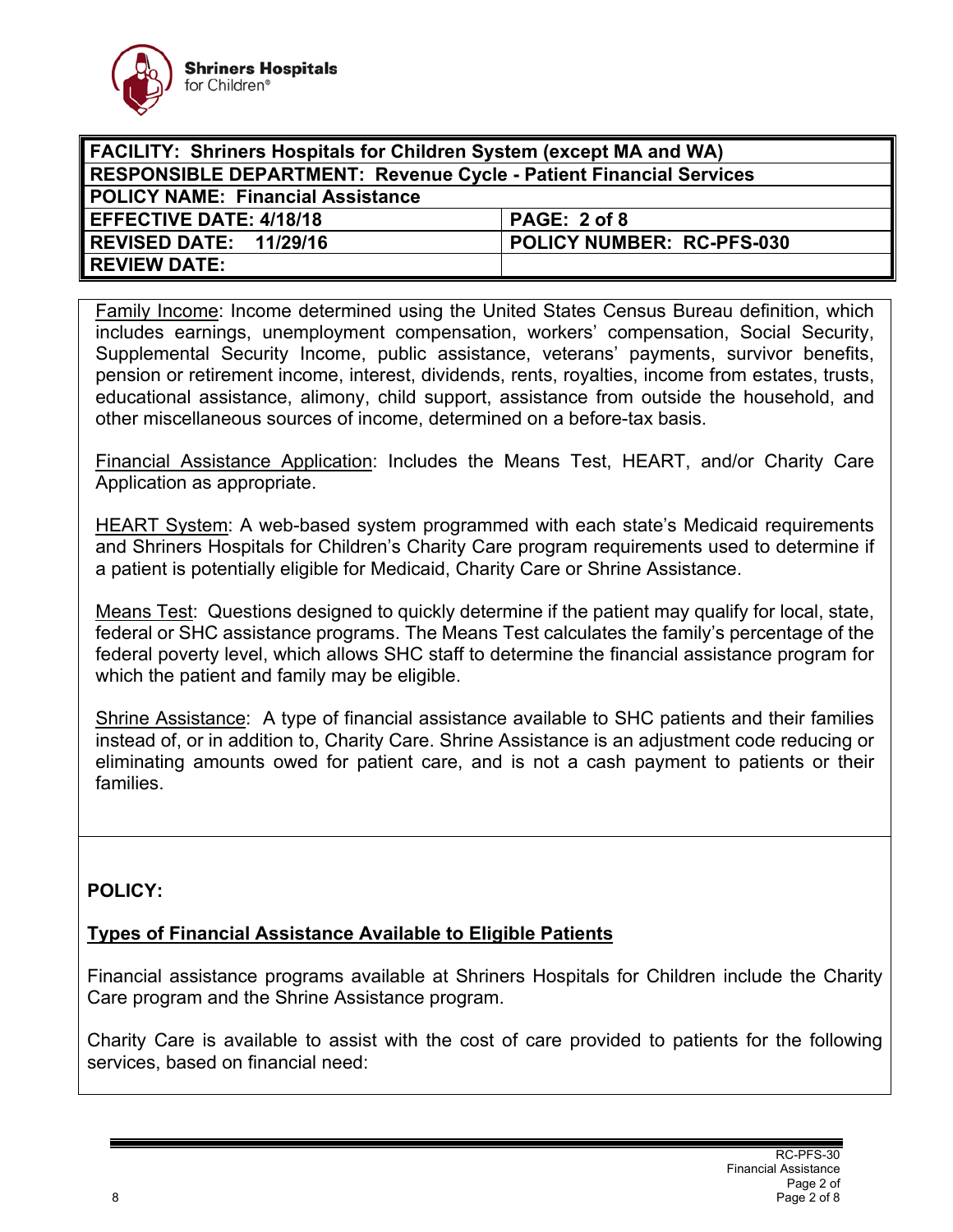

| <b>FACILITY: Shriners Hospitals for Children System (except MA and WA)</b> |                           |
|----------------------------------------------------------------------------|---------------------------|
| RESPONSIBLE DEPARTMENT: Revenue Cycle - Patient Financial Services         |                           |
| <b>POLICY NAME: Financial Assistance</b>                                   |                           |
| <b>LEFFECTIVE DATE: 4/18/18</b>                                            | PAGE: 3 of 8              |
| REVISED DATE: 11/29/16                                                     | POLICY NUMBER: RC-PFS-030 |
| <b>REVIEW DATE:</b>                                                        |                           |

- a. Medically necessary services, evaluated on a case-by-case basis, at SHC's discretion and includes inpatient hospital, outpatient hospital, ambulatory surgery center, clinic, physician services and other professional services;
- b. Services for a condition which, if not promptly treated, would lead to an adverse change in the health status of an individual;
- c. Non-elective services provided in response to life-threatening circumstances in a nonemergency room setting; and
- d. Other services associated with the provision of medically necessary health care services.

Shrine Assistance is available to assist with the cost of care provided to patients for the following services:

- a. Medically necessary services, evaluated on a case-by-case basis, at Shriners Hospitals for Children's discretion and includes inpatient hospital, outpatient hospital, ambulatory surgery center, clinic, physician services and other professional services;
- b. Services for a condition which, if not promptly treated, would lead to an adverse change in the health status of an individual;
- c. Elective procedures chosen by the patient or physician that is advantageous to the patient, but is not urgent;
- d. Non-elective services provided in response to life-threatening circumstances in a nonemergency room setting; and
- e. Other services associated with the provision of medically necessary healthcare services.

Shrine Assistance is available to a variety of patients, including (i) patients that do not qualify for Charity Care, public assistance or other federally funded programs; (ii) patients who are not United States citizens and do not reside in the United States, (iii) patients who do not disclose financial information due to religious, personal, moral or other reasons; and (iv) insured patients expressing financial hardship with respect to patient responsibility.

## **Determination of Financial Need**

Patients will be considered for financial assistance based upon a determination of financial need in accordance with this policy. Qualification for financial assistance shall not be impacted by a patient's race, color, national origin, sex, disability, or age as long as the patient falls within the age and scope of care provided by SHC.

Except as otherwise provided below, at the time of scheduling, pre-registration, registration or referral to financial counseling, all patients, parents or legal guardians declaring financial hardship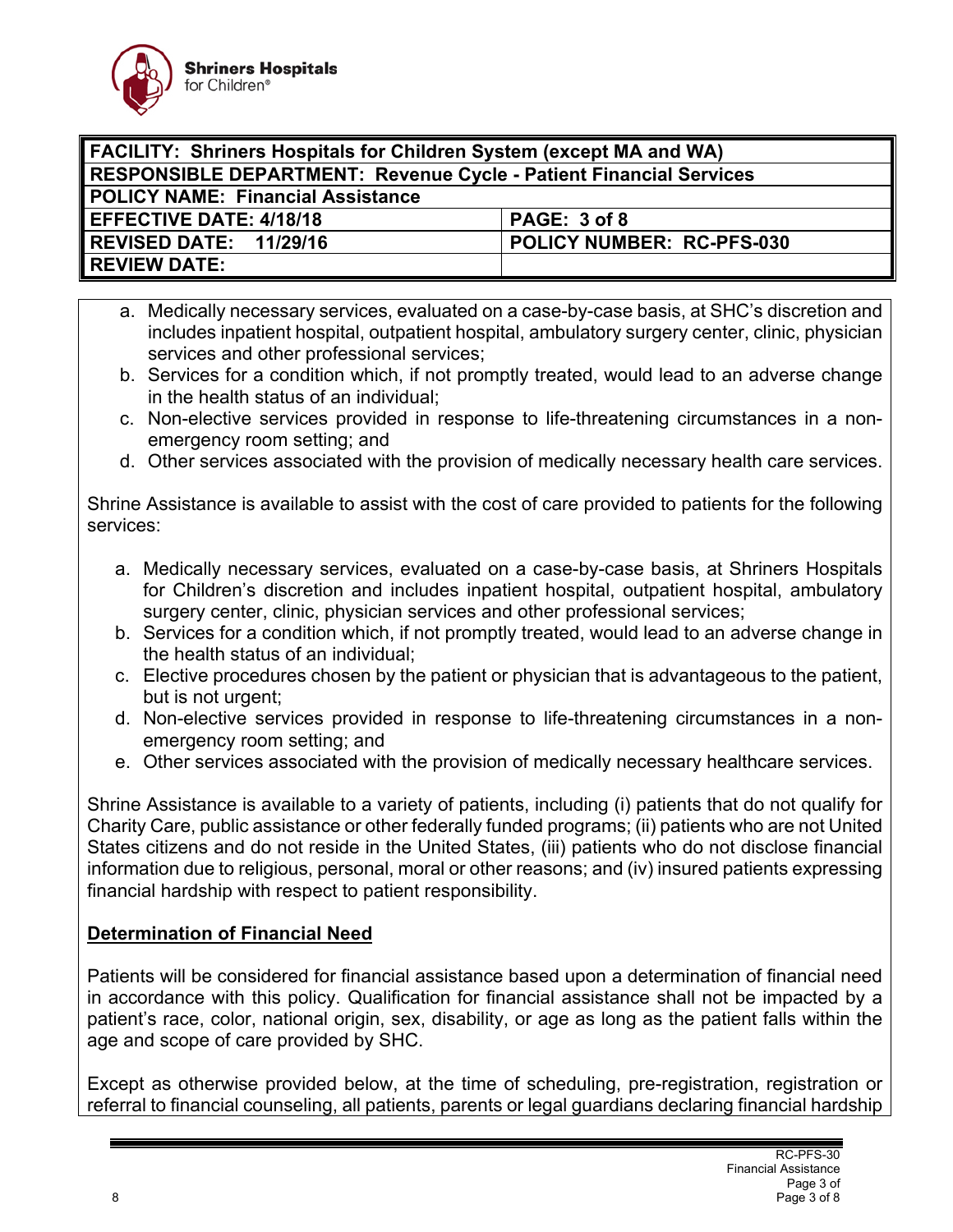

| <b>FACILITY: Shriners Hospitals for Children System (except MA and WA)</b> |                           |
|----------------------------------------------------------------------------|---------------------------|
| <b>RESPONSIBLE DEPARTMENT: Revenue Cycle - Patient Financial Services</b>  |                           |
| <b>POLICY NAME: Financial Assistance</b>                                   |                           |
| <b>LEFFECTIVE DATE: 4/18/18</b>                                            | PAGE: 4 of 8              |
| REVISED DATE: 11/29/16                                                     | POLICY NUMBER: RC-PFS-030 |
| <b>REVIEW DATE:</b>                                                        |                           |

will be asked to complete a Financial Assistance Application to determine their potential ability to qualify for state, federal or SHC programs. While it is preferred that a determination of financial need occur prior to rendering services, the determination of financial need may be done at any point in the insurance billing and payment cycle.

Financial need will be determined in accordance with procedures that involve an individual assessment of financial need; and may include:

- a. an application process, in which the patient or the patient's guardian are required to cooperate and supply personal, financial and other information and documentation relevant to making a determination of financial need, which may include tax returns, wage/income statements, copies of insurance or Medicaid denial notices, Social Security determination notices, and/or other documentation establishing Family Income.
- b. the use of external publicly available data sources that provide information on a patient's or a patient's guardian's ability to pay; and
- c. reasonable efforts by SHC to explore appropriate alternative sources of payment and coverage from public and private payment programs, and assisting patients or their guardian with applying for such programs.

Financial need may be reevaluated at each time of service if the last Financial Assistance Application and evaluation was completed more than one year after determination of financial need, or at any time additional information relevant to the eligibility of the patient for financial assistance becomes known, or if the patient's or patient's guardian's circumstances change.

A determination of financial need shall be made by SHC within 30 days of receipt of a completed application, and application of Charity Care and Shrine Assistance will be applied in accordance with the guidelines below.

For questions concerning financial need determinations or the Financial Assistance Application, please contact SHC's financial counselors. Contact information for financial counselors is listed by location on Appendix A to this Financial Assistance Policy.

## **Charity Care Guidelines**

The Charity Care program provides eligible patients with services at no cost to the patient or his/her guardians. The Charity Care program is available to all Patients whose Family Income is less than 400% of the Federal Poverty Levels then in effect.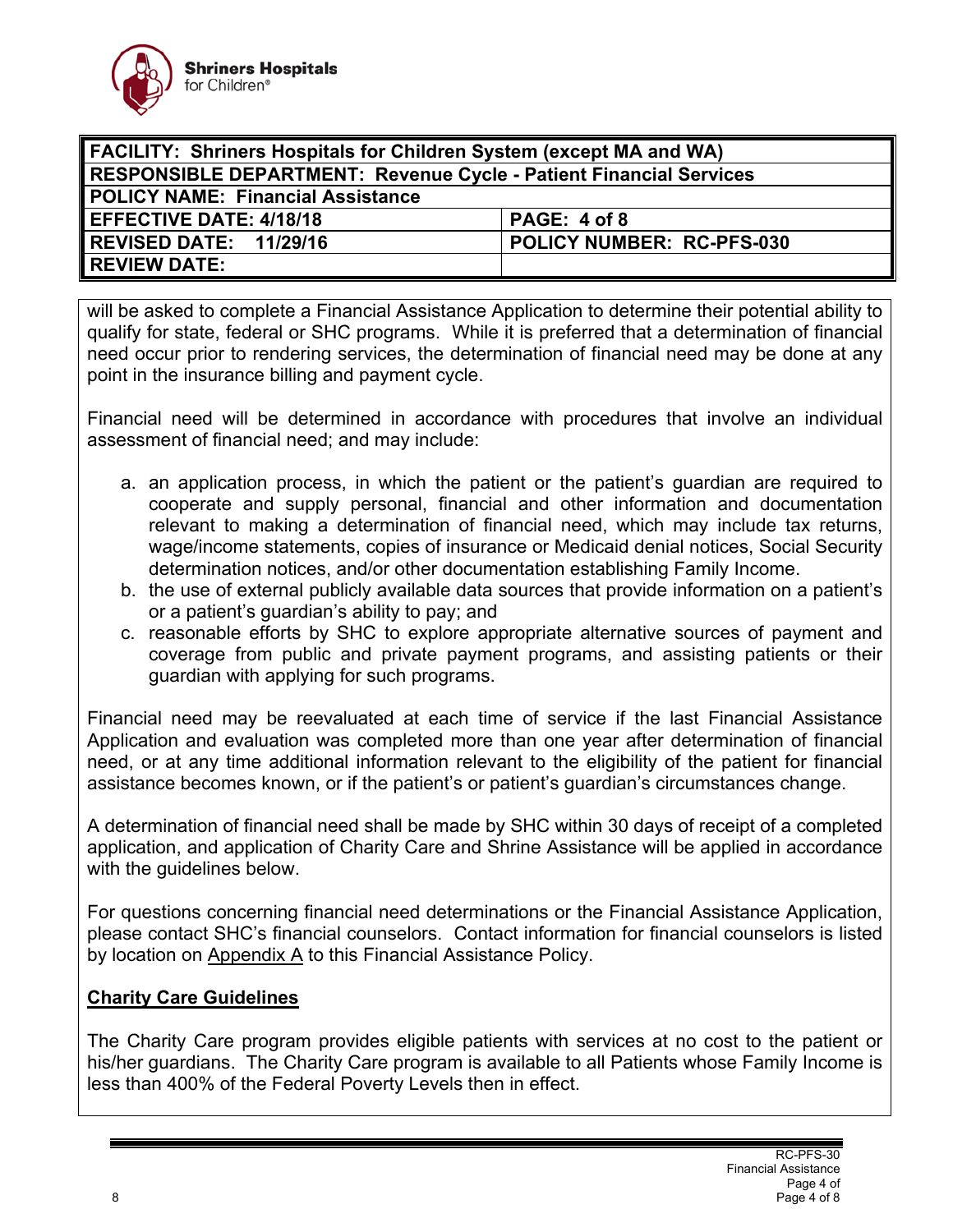

| FACILITY: Shriners Hospitals for Children System (except MA and WA)       |                           |
|---------------------------------------------------------------------------|---------------------------|
| <b>RESPONSIBLE DEPARTMENT: Revenue Cycle - Patient Financial Services</b> |                           |
| POLICY NAME: Financial Assistance                                         |                           |
| <b>EFFECTIVE DATE: 4/18/18</b>                                            | PAGE: 5 of 8              |
| REVISED DATE: 11/29/16                                                    | POLICY NUMBER: RC-PFS-030 |
| <b>REVIEW DATE:</b>                                                       |                           |

## **Presumptive Financial Assistance Eligibility**

In limited circumstances, a patient or patient's guardian may request financial assistance, but may elect not to submit a Financial Assistance Application. Adequate information may be provided by the patient, their guardian or through other sources, which could provide sufficient evidence to approve the patient for financial assistance in lieu of a formal application. In certain circumstances, SHC may use outside agencies to estimate income amounts for determining financial need, Charity Care approval and/or potential discount amounts in lieu of a Financial Assistance Application.

Presumptive eligibility for Charity Care may be determined upon verification of individual life circumstances that may include:

- a. Participation in State-funded prescription programs;
- b. Homeless or received care from a homeless clinic;
- c. Participation in Women, Infants and Children programs (WIC);
- d. Food stamp eligibility;
- e. Free/reduced/discounted school lunch program eligibility;
- f. Eligibility for other state or local assistance programs that are unfunded (e.g., Medicaid spend-down);
- g. Low income/subsidized housing is provided as a valid address; and
- h. Parent is deceased with no known estate.

A patient or guardian that is determined to be presumptively eligible for Charity Care will be granted a 100% Charity Care adjustment off of the account balance.

## **Shrine Assistance Guidelines**

Shriners Hospitals for Children has implemented standards and requirements to identify and approve medically and/or financially needy patients who do not meet the Charity Care guidelines and/or are not eligible for public assistance or grant programs. Care or patient balances that cannot be classified as Charity Care will be considered under the Shrine Assistance guidelines, upholding the philanthropic mission of the Shriners Hospitals for Children.

Shrine Assistance shall be applied to patient accounts, resulting in full discharge of any amount for eligible patient care services that would otherwise be owed by the patient, in the following circumstances: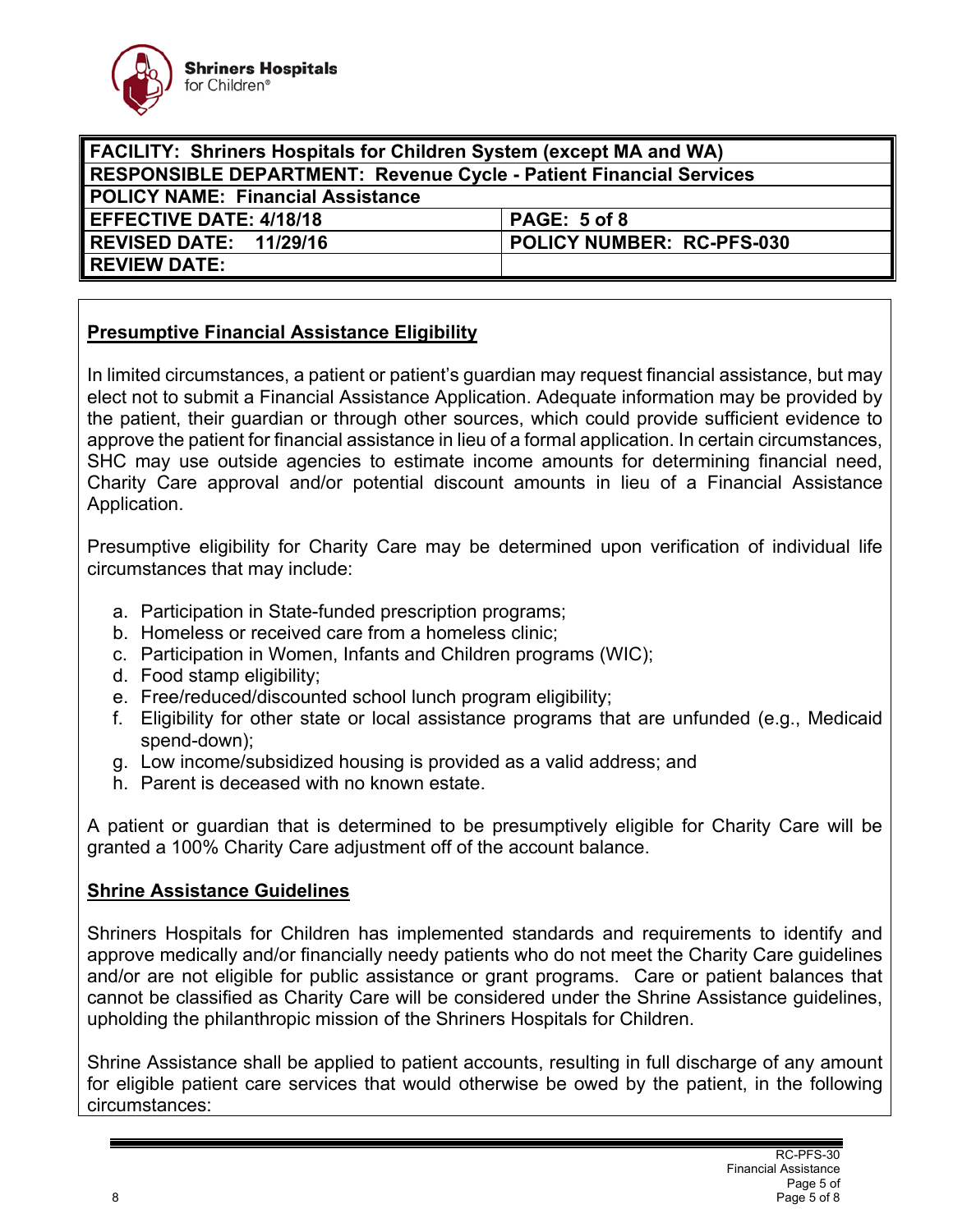

| <b>FACILITY: Shriners Hospitals for Children System (except MA and WA)</b> |                           |
|----------------------------------------------------------------------------|---------------------------|
| RESPONSIBLE DEPARTMENT: Revenue Cycle - Patient Financial Services         |                           |
| <b>POLICY NAME: Financial Assistance</b>                                   |                           |
| <b>LEFFECTIVE DATE: 4/18/18</b>                                            | PAGE: 6 of 8              |
| REVISED DATE: 11/29/16                                                     | POLICY NUMBER: RC-PFS-030 |
| <b>REVIEW DATE:</b>                                                        |                           |

- a. A patient is uninsured and for religious, moral, or other reasons declines or refuses to participate in financial counseling or otherwise complete the Financial Assistance Application;
- b. An uninsured patient fails to qualify for Charity Care; or
- c. A patient receives care at a SHC location in the United States, is not a United States citizen and does not reside in the United States.

Patients insured by private, non-governmental insurance plans who do not otherwise qualify for Charity Care may also be eligible for financial assistance through the Shrine Assistance program. Patients or guardians expressing financial hardship with respect to deductibles, co-payments and co-insurance, following an analysis of financial need, may discuss payment options with a financial counselor for amounts that the family is able to pay. The remaining balance exceeding the family's ability to pay may be discharged through the Shrine Assistance program.

## **Communication of Financial Assistance Programs to Patients and the Public**

Notification about Charity Care and Shrine Assistance programs, which shall include a telephone number, shall be disseminated by Shriners Hospitals for Children by various means, which may include, but are not limited to, the publication of notices in patient bills and by posting notices in admitting and registration departments, hospital business offices, and patient financial services offices that are located on SHC campuses, and at other public places. Information shall also be included on SHC websites. Such information shall be provided in the primary languages spoken by the population served by Shriners Hospitals for Children.

Referral of patients for Charity Care or Shrine Assistance may be made by any member of the Shriners Hospitals for Children staff or medical staff, including physicians, nurses, financial counselors, social workers, case managers, chaplains, and religious sponsors. A request for Charity Care or Shrine Assistance may be made by the patient or a family member, close friend, or associate of the patient, subject to applicable privacy laws.

## **Compliance with Laws**

As part of the philanthropic mission of Shriners Hospitals for Children implemented through the Charity Care and Shrine Assistance programs, no uninsured patient receives a bill for care. Following a determination of eligibility for SHC financial assistance programs, an individual eligible under any such program may not be charged more than the "Amount Generally Billed" for emergency or other medically necessary services.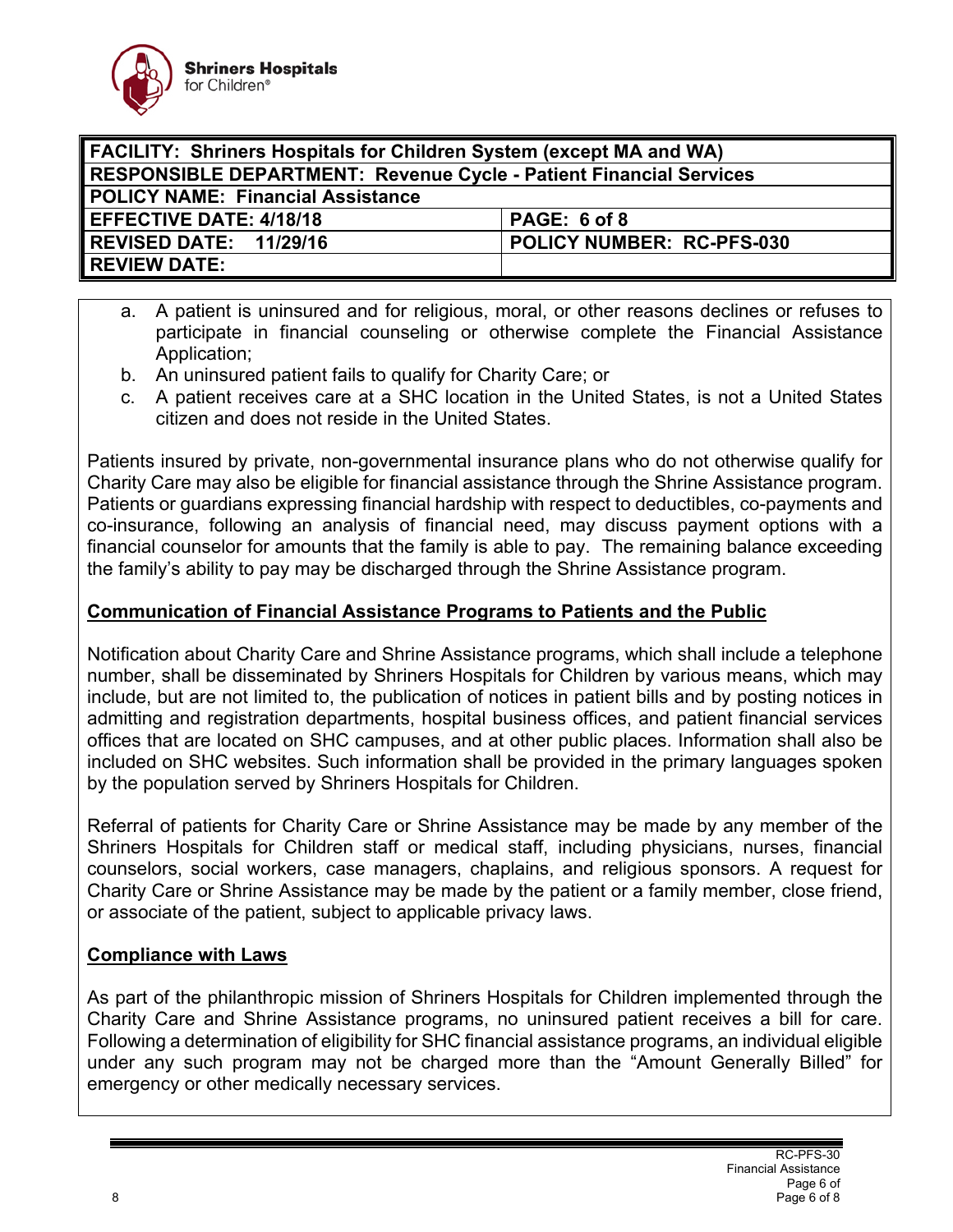

| <b>FACILITY: Shriners Hospitals for Children System (except MA and WA)</b> |                                  |
|----------------------------------------------------------------------------|----------------------------------|
| <b>RESPONSIBLE DEPARTMENT: Revenue Cycle - Patient Financial Services</b>  |                                  |
| <b>POLICY NAME: Financial Assistance</b>                                   |                                  |
| <b>EFFECTIVE DATE: 4/18/18</b>                                             | PAGE: 7 of 8                     |
| REVISED DATE: 11/29/16                                                     | <b>POLICY NUMBER: RC-PFS-030</b> |
| <b>REVIEW DATE:</b>                                                        |                                  |

For more information about Amounts Generally Billed provided in writing and free of charge, please contact the Controller, Hospital Finance at 813-281-0300.

## **PROCEDURE:**

**This policy will be implemented as described in policy and procedures: First Party Payment Financial Counseling/Benefit Assistance Policy Primary Payor Billing** 

**And other established SHC Policies and Procedures as applicable.** 

**REFERENCES**: Section 501 (r) of the Internal Revenue Code

**HELP**: For questions regarding this policy, contact the Corporate Compliance Department at Shriners Hospitals for Children<sup>®</sup>, International Headquarters, in Tampa, Florida (813-281-8671).

#### **Review Cycle**

Triennial (or more frequently as needed).

Reviewed and approved by the Board of Trustees and the Board of Directors on April 18, 2018.